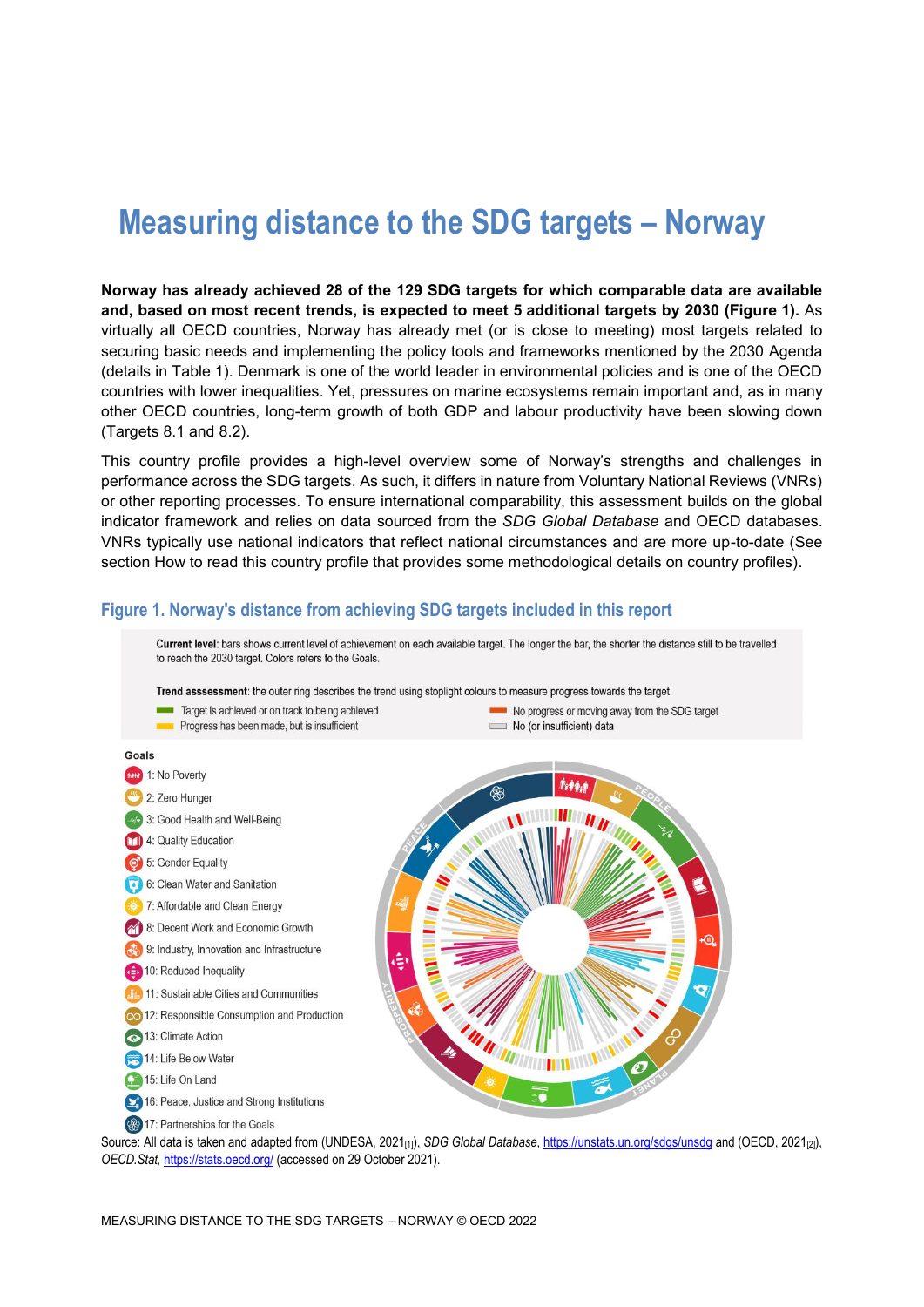# **Main strengths**

**Norway is one of the most equal countries in the world**, yet it has not been immune from the recent global rise in income inequality (Target 10.1). Norway also has one of the lowest relative income poverty rates in the OECD but this rate that has been increasing over the past decades (Targets 1.2 and 10.2). Low levels of income inequality and poverty are partly explained by the breadth of the redistributive system (Target 10.4) and high coverage by social protection (Target 1.3) – though coverage is lower when it comes to the unemployed receiving unemployment benefits (58%) and poor working-age population receiving secondary out-of-work benefits (23%). They also reflect a dynamic labour market. Average hourly earnings are among the highest in the OECD (USD PPP 25 per hour in 2018) and both the unemployment rate (4% in 2020) and the proportion of young people not in education, employment or training (8% in 2020) are well below the OECD average (Targets 8.5 and 8.6). Norway also meets the criteria on migration policies to facilitate orderly, safe, regular and responsible migration and mobility of people (Target 10.7), and 90% of the population believes Norway is a good place to live for racial and ethnic minorities (10.3).On gender equality, the picture is more nuanced. While Norway outperforms most OECD countries on Targets 5.4, with a gender gap in unpaid work which is half the OECD average, there is scope to make the legal frameworks fostering gender equality more comprehensive (Target 5.1 and 5.3). Further, gender parity is not yet achieved in women' presence in decision making, most notably among economic spheres (Target 5.5) where women make up only around a third of managerial position.

**Health status is high and behavioural risk factors are below the OECD average.** Non-medical determinants of health such as poor diets, smoking and alcohol consumption contribute to a smaller share of deaths in Norway than for the OECD average (Target 3.4). Adult smoking (Target 3.a) had been declining and is now one of the lowest in the OECD area, although around one in ten Norwegian still smoke daily – and other tobacco products, such as snus (a smokeless oral tobacco product) are not included in this rate. In addition, alcohol consumption per adult is below the OECD average. Norway is also below the OECD average on obesity (Target 2.2) and on alcohol consumption (Target 3.5). Still, 13% of the adult population is obese (Target 2.2) and this rate had been increasing over time. Beyond such risk factors, Norway already meets Targets 3.6 on road traffic accidents, 3.7 on access to sexual healthcare (the adolescent fertility rate, at 2 per 1 000 women aged 15-19 in 2019, is very low) and 3.b on vaccination. It is also close to meeting Targets 3.3 on communicable diseases, 3.5 on prevention of substance abuse, and 3.d on health emergency preparedness.

**Environmental impacts of the Norwegian economy are relatively small.** Use of renewables has continued to grow and now covers almost all the electricity generated and a majority of the energy delivered to final consumers (Target 7.2). Norway has been very successful in decreasing GHG intensities (Target 13.2). As a result of the low-carbon energy mix,  $CO<sub>2</sub>$  emissions from fuel combustion per unit of GDP are among the lowest across OECD countries (Target 9.4). The environmental impact of cities has also declined. The material productivity of Norway's economy is high and improving, in part thanks to an effective waste management policy (Target 8.4). All municipal solid waste is collected and around 40% of municipal waste is being fed back into the economy (Targets 11.6 and 12.5). Mean human exposure to PM<sub>2.5</sub> in cities (at 7 µg per cubic meter in 2016) was below the WHO-recommended level, and has been falling (Target 11.6). As a result, both deaths and illness from air pollution are low (Target 3.9).

**While there is scope for improvement, Norway is among the most advanced OECD countries in terms of achievement of Goal 16 on Peace, justice and institutions and Goal 17 on Partnerships**. Norway is well below the OECD average on homicide and deaths from assault and more than 90% of the population feel safe when walking alone at night (Target 16.1). Further, 91% of the Norwegian citizens trust the judicial system (Target 16.6) and Norway has already met Target 16.a on the independence of National Human Rights Institutions. Norway is also ahead of the OECD average on most indicators underpinning Goal 17. For instance, Norway devoted to Official Development Assistance 1.11% of its GNI in 2020, the third highest rate among DAC donor countries (Target 17.2).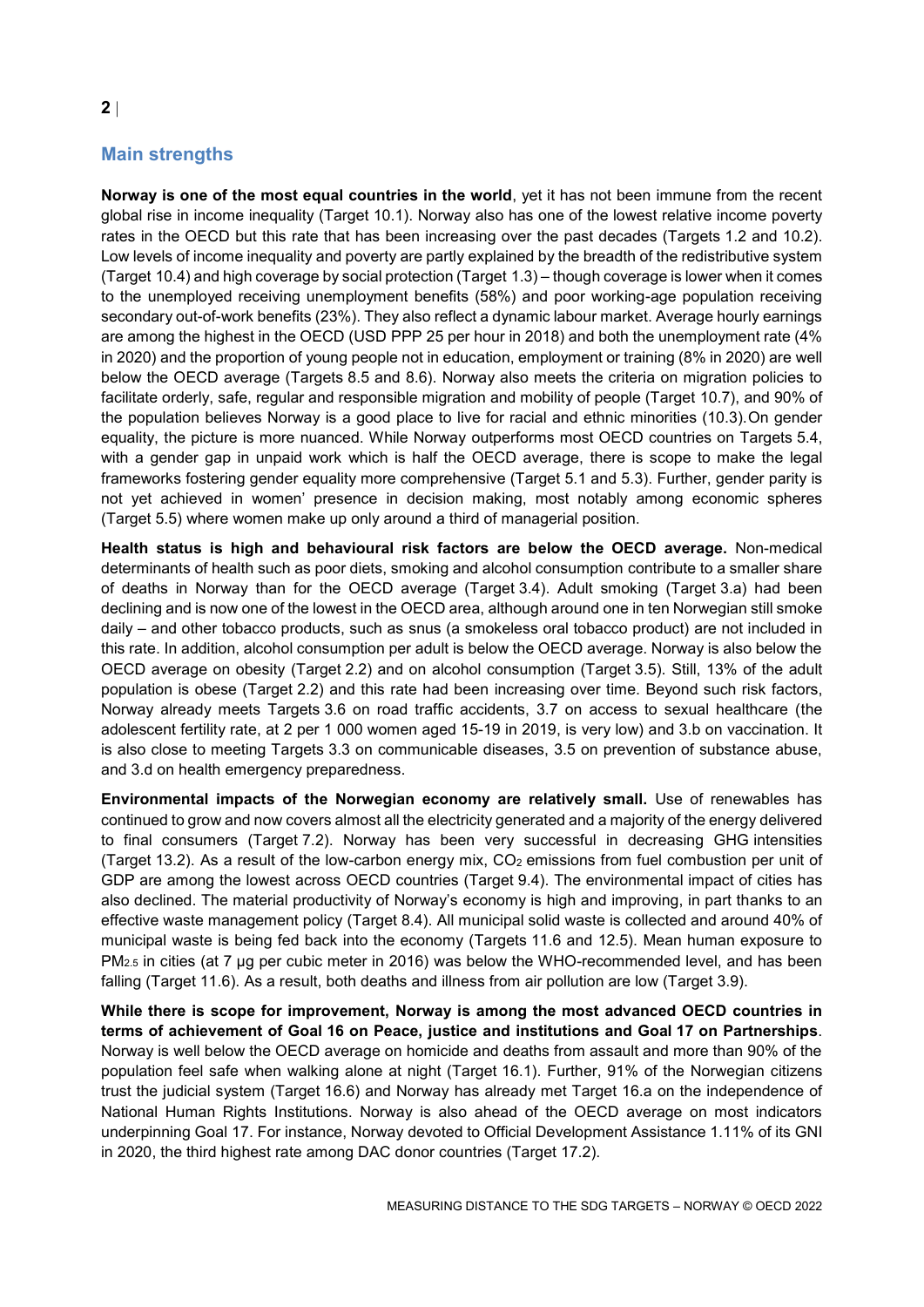#### **Main challenges**

**There is scope to improve education and skills**. Norway's education system provides substantial support and encouragement for learning. Participation and educational attainment are high (Target 4.1) and Norway has close-to universal enrolment of 3-year olds in early childhood education and care (Target 4.2). Still, Norway is below the OECD average on Target 4.1 because of high shares of students achieving low proficiency level in reading and/or mathematics. The share of adults achieving at least a minimal level of proficiency in functional skills is above the OECD average but lags behind top performers (Target 4.6). Differences in socio-economic background, gender, immigration status and location account for a large share of these disparities in education outcomes (Target 4.5).

**Several marine-based economic sectors exert pressures on marine ecosystems**. While protected marine areas covers less than 1% of Norway's Exclusive Economic Zone (Target 14.5), there is increasing evidence of the vulnerability of the Baltic Sea and new pressures are emerging, including climate change, acidification and invasive alien species. Norway is below the maximum score when it comes to implementing international instruments to combat illegal, unreported and unregulated fishing (Target 14.6). The agriculture still impose a heavy toll on the environment. In 2016, nitrogen surplus was almost 50% above the OECD average (Target 2.4), and marine ecosystems still suffer from eutrophication caused by surface run-off and marine debris (Target 14.1). Groundwater bodies also appear to be suffering (Target 6.3) and both measures of lake water quality are below the OECD average.

### **Statistical gaps**

**Like in many other OECD countries, data availability remains a challenge when measuring distances to targets** (see the Overview chapter for details). For Norway, available data on the level of the different indicators allow covering 129 of the 169 targets. As shown in [Figure](#page-3-1) 2 below, indicator coverage is uneven across the 17 goals. While eight goals (mostly within the People, Planet and Prosperity categories) have most of their targets covered (the indicator coverage exceeds 80%), coverage is lower for Goals 11 on cities, 13 on climate action and 14 on life below water, with 60% or less of their targets covered. Data gaps become starker when focusing on performance indicators, excluding those providing contextual information. In this case, coverage exceeds 80% for only Goals 3 on health, 4 on education and 10 on inequalities. Moreover, for seven goals, mostly within the Planet category (Goals 12, 13, 14 and 15) but also Goals 5 on gender equality, 11 on cities and 17 on partnerships, data are lacking to monitor changes over time for more than two in three targets.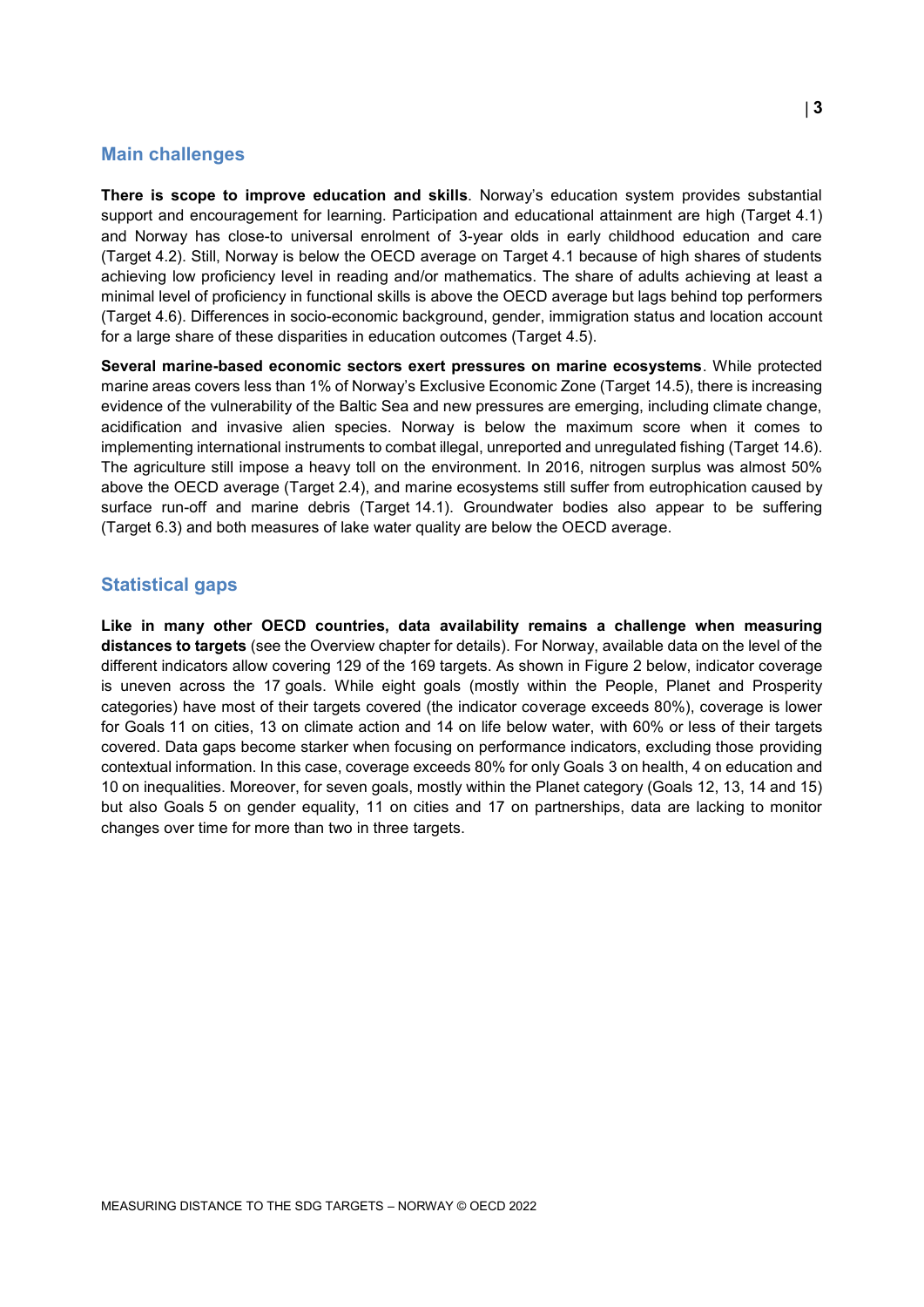

## <span id="page-3-1"></span>**Figure 2. Norway's share of the 2030 Agenda's targets covered by at least one indicator, by goal**

Note: The figure represents Norway's share of targets covered by at least one indicator for each SDG Numbers from 1 to 17 stand for the goals: 1 No poverty, 2 Zero hunger, 3 Good health and well-being, 4 Quality education, 5 Gender equality, 6 Clean water and sanitation, 7 Affordable and clean energy, 8 Decent work and economic growth, 9 Industry, innovation and infrastructure, 10 Reduced inequalities, 11 Sustainable cities and communities, 12 Responsible consumption and production, 13 Climate action, 14 Life below water, 15 Life on land, 16 Peace, justice and strong institutions and 17 Partnerships for the goals. These goals are grouped under five broad themes (the "5Ps"): People, Planet, Prosperity, Peace and Partnership. Beyond data availability, other statistical gaps such as timeliness or granularity also need to be considered. For instance, given the lag in available data, the effects of the pandemic on current distance and trajectories may not be reflected in the estimates. Source: All data is taken and adapted from (UNDESA, 2021<sub>[1]</sub>), *SDG Global Database*[, https://unstats.un.org/sdgs/unsdg](https://unstats.un.org/sdgs/unsdg) and (OECD, 2021<sub>[2]</sub>), *OECD.Stat,* <https://stats.oecd.org/> (accessed on 29 October 2021).

## **Detailed information**

While some SDG Targets are, on average, close to being met, performance is very uneven across the 17 Goals of the 2030 Agenda for Sustainable Development. [Table](#page-3-0) 1 presents an overview of Norway's progress towards targets based on available data for each of the 17 Goals. It shows that distances to Targets and trends over time differ significantly even when considering a specific goal.

| Goal           | Target | Short Label                   | Distance to   | <b>Trend Assessment</b>                             | OECD            | <b>OECD Trend</b>                                   |
|----------------|--------|-------------------------------|---------------|-----------------------------------------------------|-----------------|-----------------------------------------------------|
|                |        |                               | Target (s.u.) |                                                     | Average         | Assessment                                          |
|                |        |                               |               |                                                     | distance (s.u.) |                                                     |
|                | 1.1    | Extreme poverty               | 0.00          | Target is achieved or on<br>track to being achieved | 0.00            | Target is achieved or on<br>track to being achieved |
|                |        |                               |               |                                                     |                 |                                                     |
|                | 1.2    | Poverty in all its dimensions | 0.73          | No progress or moving<br>away from the SDG target   | 1.41            | No progress or moving<br>away from the SDG target   |
|                | 1.3    | Social protection coverage    | 0.49          | No progress or moving<br>away from the SDG target   | 0.80            | No progress or moving<br>away from the SDG target   |
|                | 1.4    | Access to basic services      | 0.00          | Target is achieved or on<br>track to being achieved | 0.00            | Target is achieved or on<br>track to being achieved |
|                | 1.5    | Resilience to shocks          | 0.38          | n.a.                                                | 1.00            | n.a.                                                |
| $\mathfrak{p}$ | 2.1    | Hunger                        | 0.06          | No progress or moving<br>away from the SDG target   | 0.28            | No progress or moving<br>away from the SDG target   |
| $\mathfrak{p}$ | 2.2    | Malnutrition                  | 1.65          | No progress or moving<br>away from the SDG target   | 2.46            | No progress or moving<br>away from the SDG target   |

#### <span id="page-3-0"></span>**Table 1. Norway distances to targets and recent trends**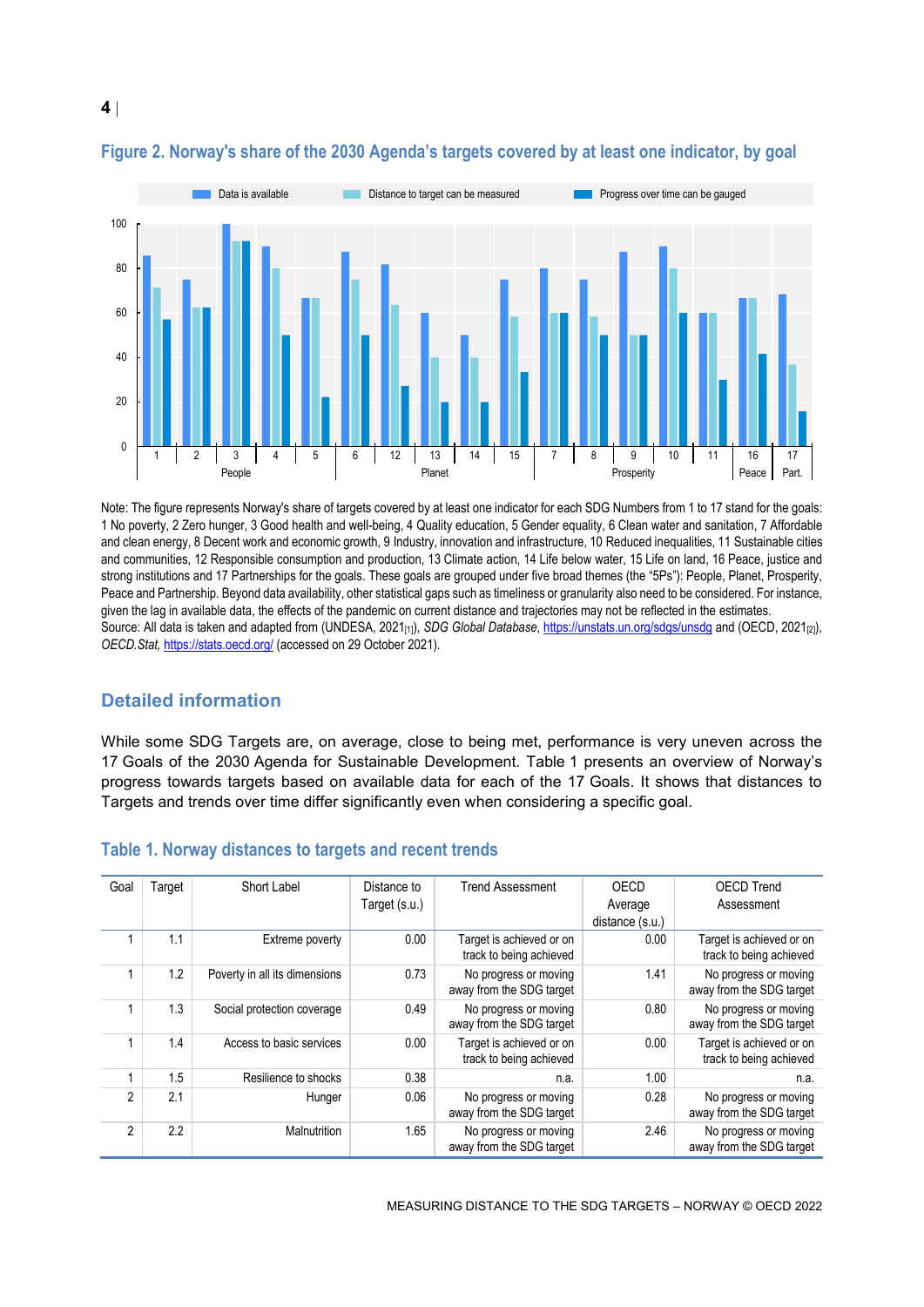| Goal       | Target     | Short Label                                           | Distance to   | <b>Trend Assessment</b>                                              | <b>OECD</b>     | OECD Trend                                                           |
|------------|------------|-------------------------------------------------------|---------------|----------------------------------------------------------------------|-----------------|----------------------------------------------------------------------|
|            |            |                                                       | Target (s.u.) |                                                                      | Average         | Assessment                                                           |
|            |            |                                                       |               |                                                                      | distance (s.u.) |                                                                      |
| $\sqrt{2}$ | 2.4        | Sustainable production                                | 1.98          | No progress or moving<br>away from the SDG target                    | 1.34            | No progress or moving<br>away from the SDG target                    |
| 2          | 2.5        | Diversity of seeds and<br>livestocks*                 | 4.15          | No progress or moving<br>away from the SDG target                    | 3.59            | No progress or moving<br>away from the SDG target                    |
| 2          | 2.c        | Food prices anomalies                                 | 0.00          | Target is achieved or on<br>track to being achieved                  | 0.00            | Target is achieved or on<br>track to being achieved                  |
| 3          | 3.1        | Maternal mortality                                    | 0.00          | Target is achieved or on<br>track to being achieved                  | 0.00            | Target is achieved or on<br>track to being achieved                  |
| 3          | 3.2        | Death of newborns and<br>children                     | 0.00          | Target is achieved or on<br>track to being achieved                  | 0.00            | Target is achieved or on<br>track to being achieved                  |
| 3          | 3.3        | Communicable diseases                                 | 0.04          | Target is achieved or on<br>track to being achieved                  | 0.56            | Progress has been made,<br>but is insufficient to meet<br>the target |
| 3          | 3.4        | Premature mortality                                   | 0.89          | Progress has been made,<br>but is insufficient to meet<br>the target | 1.26            | Progress has been made,<br>but is insufficient to meet<br>the target |
| 3          | 3.5        | Prevention of Substance<br>abuse                      | 0.49          | No progress or moving<br>away from the SDG target                    | 0.63            | Progress has been made,<br>but is insufficient to meet<br>the target |
| 3          | 3.6        | Road traffic accidents*                               | 0.00          | Target is achieved or on<br>track to being achieved                  | 0.78            | Progress has been made,<br>but is insufficient to meet<br>the target |
| 3          | 3.7        | Access to sexual health-care                          | 0.00          | Target is achieved or on<br>track to being achieved                  | 0.58            | Progress has been made,<br>but is insufficient to meet<br>the target |
| 3          | 3.8        | Health coverage                                       | 1.83          | Progress has been made,<br>but is insufficient to meet<br>the target | 1.79            | Progress has been made,<br>but is insufficient to meet<br>the target |
| 3          | 3.9        | Deaths and illness from<br>pollution                  | 0.36          | No progress or moving<br>away from the SDG target                    | 0.55            | No progress or moving<br>away from the SDG target                    |
| 3          | 3.a        | Tobacco consumption                                   | 1.56          | Progress has been made,<br>but is insufficient to meet<br>the target | 2.65            | Progress has been made,<br>but is insufficient to meet<br>the target |
| 3          | 3.b        | Vaccination                                           | 0.00          | Target is achieved or on<br>track to being achieved                  | 0.37            | Target is achieved or on<br>track to being achieved                  |
| 3          | 3.d        | Health emergency<br>preparedness                      | 0.24          | Target is achieved or on<br>track to being achieved                  | 1.19            | Target is achieved or on<br>track to being achieved                  |
| 4          | 4.1        | Primary and secondary<br>education                    | 1.29          | No progress or moving<br>away from the SDG target                    | 1.17            | No progress or moving<br>away from the SDG target                    |
| 4          | 4.2        | Pre-primary education                                 | 0.00          | Target is achieved or on<br>track to being achieved                  | 0.24            | Target is achieved or on<br>track to being achieved                  |
| 4          | 4.3        | Lifelong learning                                     | 0.30          | Target is achieved or on<br>track to being achieved                  | 1.25            | No progress or moving<br>away from the SDG target                    |
| 4          | 4.4        | Skills for employment                                 | 0.16          | No progress or moving<br>away from the SDG target                    | 1.23            | No progress or moving<br>away from the SDG target                    |
| 4          | 4.5        | Disparities in education                              | 1.34          | No progress or moving<br>away from the SDG target                    | 1.49            | No progress or moving<br>away from the SDG target                    |
| 4          | 4.6        | Adults' literacy and numeracy                         | 0.92          | n.a.                                                                 | 1.57            | n.a.                                                                 |
| 4          | 4.a        | <b>Education facilities</b>                           | 0.00          | n.a.                                                                 | 0.05            | n.a.                                                                 |
| 4          | 4.c        | Qualification of teachers                             | 0.77          | n.a.                                                                 | 0.60            | n.a.                                                                 |
| 5          | 5.1        | Discrimination against<br>women                       | 2.01          | n.a.                                                                 | 1.32            | n.a.                                                                 |
| 5          | 5.2        | Violence against women                                | 0.59          | n.a.                                                                 | 0.89            | n.a.                                                                 |
| 5<br>5     | 5.3<br>5.4 | Harmful practices<br>Unpaid care and domestic<br>work | 0.58<br>0.69  | n.a.<br>n.a.                                                         | 1.37<br>1.79    | n.a.<br>n.a.                                                         |
|            |            |                                                       |               |                                                                      |                 |                                                                      |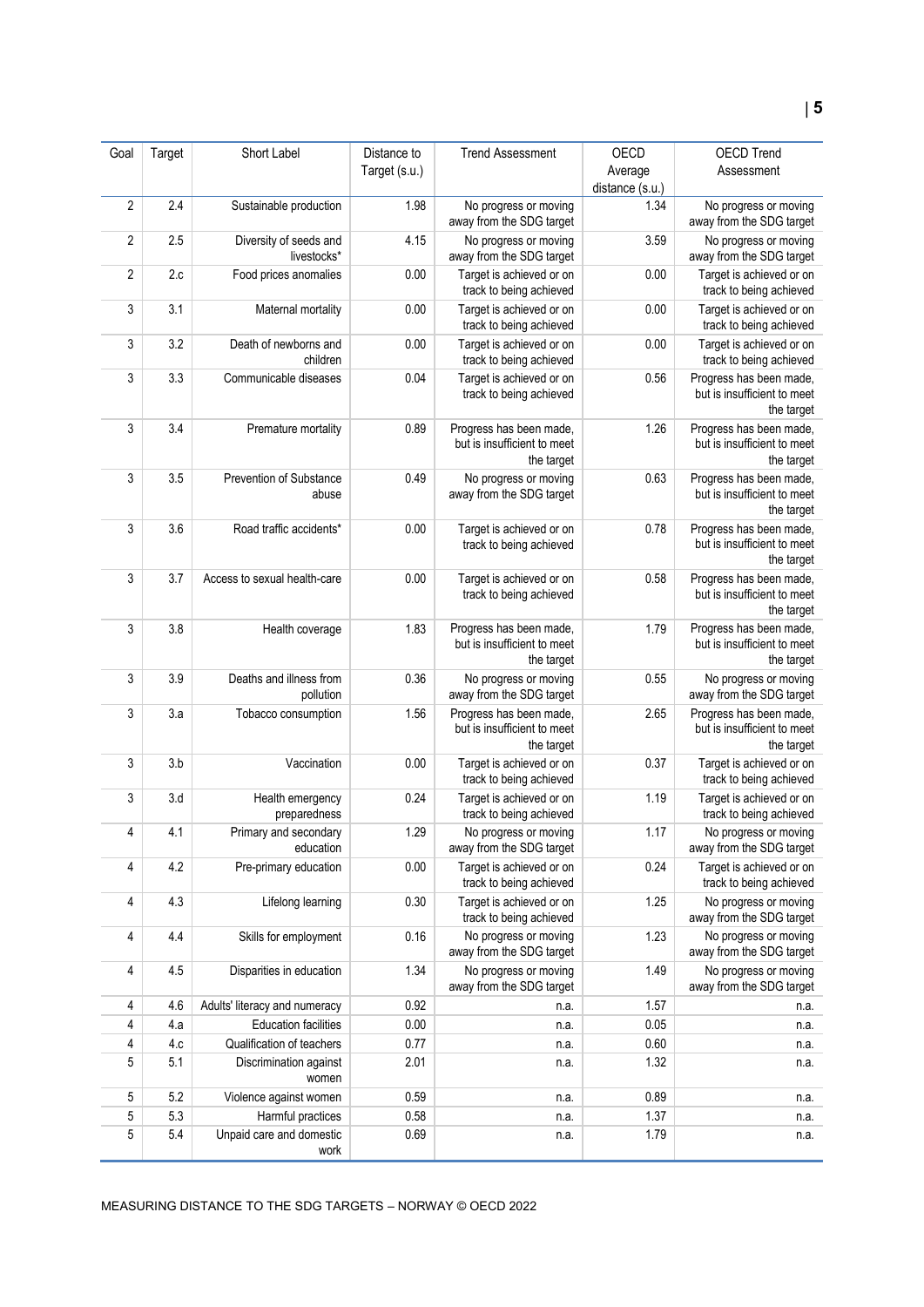| Goal           | Target | Short Label                   | Distance to   | <b>Trend Assessment</b>                                              | OECD                    | <b>OECD Trend</b>                                                    |
|----------------|--------|-------------------------------|---------------|----------------------------------------------------------------------|-------------------------|----------------------------------------------------------------------|
|                |        |                               | Target (s.u.) |                                                                      | Average                 | Assessment                                                           |
|                | 5.5    |                               | 1.23          | Progress has been made,                                              | distance (s.u.)<br>1.89 |                                                                      |
| 5              |        | Women's participation         |               | but is insufficient to meet<br>the target                            |                         | Progress has been made,<br>but is insufficient to meet<br>the target |
| 5              | 5.b    | Women's empowerment           | 0.00          | Target is achieved or on<br>track to being achieved                  | 0.53                    | Target is achieved or on<br>track to being achieved                  |
| 6              | 6.1    | Access to drinking water      | 0.00          | Target is achieved or on<br>track to being achieved                  | 0.15                    | Target is achieved or on<br>track to being achieved                  |
| 6              | 6.2    | Waste water treatment         | 0.87          | Progress has been made,<br>but is insufficient to meet<br>the target | 0.35                    | Progress has been made,<br>but is insufficient to meet<br>the target |
| 6              | 6.3    | Water quality                 | 0.64          | Target is achieved or on<br>track to being achieved                  | 0.68                    | Target is achieved or on<br>track to being achieved                  |
| 6              | 6.4    | Water-use efficiency          | 0.48          | Progress has been made,<br>but is insufficient to meet<br>the target | 0.54                    | Progress has been made,<br>but is insufficient to meet<br>the target |
| 6              | 6.5    | Water resources<br>management | 1.04          | n.a.                                                                 | 0.98                    | n.a.                                                                 |
| 6              | 6.6    | Water-related ecosystems*     | 3.05          | n.a.                                                                 | 2.18                    | n.a.                                                                 |
| 7              | 7.1    | Access to energy              | 0.00          | Target is achieved or on<br>track to being achieved                  | 0.00                    | Target is achieved or on<br>track to being achieved                  |
| 7              | 7.2    | Clean energy                  | 0.00          | Target is achieved or on<br>track to being achieved                  | 0.62                    | Progress has been made,<br>but is insufficient to meet<br>the target |
| $\overline{7}$ | 7.3    | Energy efficiency             | 0.91          | Progress has been made,<br>but is insufficient to meet<br>the target | 0.98                    | Progress has been made,<br>but is insufficient to meet<br>the target |
| 8              | 8.1    | GDP growth                    | 2.54          | No progress or moving<br>away from the SDG target                    | 1.89                    | No progress or moving<br>away from the SDG target                    |
| 8              | 8.2    | Productivity                  | 2.91          | No progress or moving<br>away from the SDG target                    | 1.77                    | No progress or moving<br>away from the SDG target                    |
| 8              | 8.4    | Material footprint            | 0.30          | No progress or moving<br>away from the SDG target                    | 0.82                    | Progress has been made,<br>but is insufficient to meet<br>the target |
| 8              | 8.5    | Employment                    | 0.13          | No progress or moving<br>away from the SDG target                    | 0.97                    | No progress or moving<br>away from the SDG target                    |
| 8              | 8.6    | <b>NEET</b>                   | 0.62          | No progress or moving<br>away from the SDG target                    | 1.69                    | No progress or moving<br>away from the SDG target                    |
| 8              | 8.8    | Labour rights                 | 0.18          | No progress or moving<br>away from the SDG target                    | 0.80                    | Progress has been made.<br>but is insufficient to meet<br>the target |
| 8              | 8.10   | Financial institutions        | 0.00          | n.a.                                                                 | 0.45                    | Target is achieved or on<br>track to being achieved                  |
| 9              | 9.2    | Sustainable industry          | 1.58          | No progress or moving<br>away from the SDG target                    | 0.95                    | No progress or moving<br>away from the SDG target                    |
| 9              | 9.4    | Environmental impact          | 0.42          | Progress has been made,<br>but is insufficient to meet<br>the target | 0.87                    | Progress has been made,<br>but is insufficient to meet<br>the target |
| 9              | 9.5    | Research and development      | 0.56          | Progress has been made,<br>but is insufficient to meet<br>the target | 1.06                    | Progress has been made,<br>but is insufficient to meet<br>the target |
| 9              | 9.c    | ICT                           | 0.00          | Target is achieved or on<br>track to being achieved                  | 0.36                    | Progress has been made,<br>but is insufficient to meet<br>the target |
| 10             | 10.1   | Income distribution           | 1.37          | Progress has been made,<br>but is insufficient to meet<br>the target | 1.23                    | No progress or moving<br>away from the SDG target                    |
| 10             | 10.2   | Social inclusion              | 0.65          | No progress or moving                                                | 1.54                    | No progress or moving                                                |

MEASURING DISTANCE TO THE SDG TARGETS – NORWAY © OECD 2022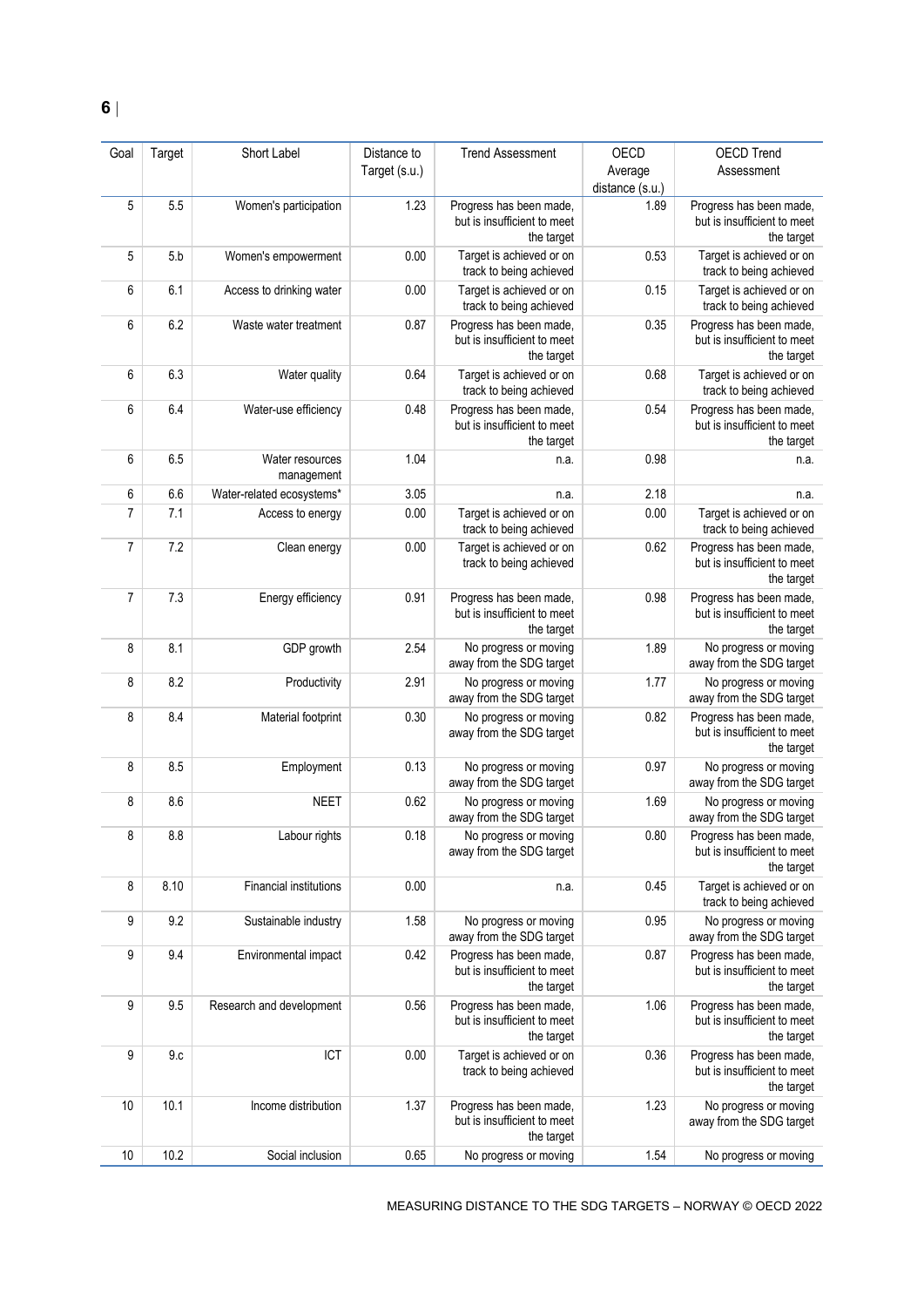| Goal | Target | Short Label                           | Distance to   | <b>Trend Assessment</b>                                              | OECD            | <b>OECD Trend</b>                                                    |
|------|--------|---------------------------------------|---------------|----------------------------------------------------------------------|-----------------|----------------------------------------------------------------------|
|      |        |                                       | Target (s.u.) |                                                                      | Average         | Assessment                                                           |
|      |        |                                       |               |                                                                      | distance (s.u.) |                                                                      |
|      |        |                                       |               | away from the SDG target                                             |                 | away from the SDG target                                             |
| 10   | 10.3   | Inequalities of outcome               | 0.41          | Target is achieved or on<br>track to being achieved                  | 1.27            | Progress has been made,<br>but is insufficient to meet<br>the target |
| 10   | 10.4   | Redistribution                        | 0.75          | No progress or moving<br>away from the SDG target                    | 1.12            | No progress or moving<br>away from the SDG target                    |
| 10   | 10.5   | Financial markets                     | 0.55          | Progress has been made,<br>but is insufficient to meet<br>the target | 0.90            | No progress or moving<br>away from the SDG target                    |
| 10   | 10.7   | Migration                             | 0.00          | n.a.                                                                 | 0.69            | n.a.                                                                 |
| 10   | 10.a   | Tariff-lines                          | 0.50          | Progress has been made,<br>but is insufficient to meet<br>the target | 0.93            | Progress has been made,<br>but is insufficient to meet<br>the target |
| 10   | 10.c   | Remittances                           | 1.66          | n.a.                                                                 | 2.21            | n.a.                                                                 |
| 11   | 11.1   | Housing                               | 0.44          | No progress or moving<br>away from the SDG target                    | 0.80            | No progress or moving<br>away from the SDG target                    |
| 11   | 11.3   | Urbanization                          | 1.90          | Progress has been made,<br>but is insufficient to meet<br>the target | 1.19            | Progress has been made,<br>but is insufficient to meet<br>the target |
| 11   | 11.5   | Impact of disasters                   | 0.69          | n.a.                                                                 | 1.19            | n.a.                                                                 |
| 11   | 11.6   | Environmental impact of<br>cities     | 0.14          | No progress or moving<br>away from the SDG target                    | 0.49            | Progress has been made,<br>but is insufficient to meet<br>the target |
| 11   | 11.a   | Urban policies                        | 0.00          | n.a.                                                                 | 0.23            | n.a.                                                                 |
| 11   | 11.b   | <b>Disaster Risk Reduction</b>        | 0.07          | n.a.                                                                 | 0.81            | n.a.                                                                 |
| 12   | 12.1   | Sustainable cons. and prod.           | 0.00          | n.a.                                                                 | 0.00            | n.a.                                                                 |
| 12   | 12.2   | Efficient use of natural<br>resources | 0.73          | No progress or moving<br>away from the SDG target                    | 0.87            | Progress has been made,<br>but is insufficient to meet<br>the target |
| 12   | 12.3   | Food waste                            | 1.02          | n.a.                                                                 | 1.36            | n.a.                                                                 |
| 12   | 12.4   | Chemical and hazardous<br>waste*      | 1.24          | n.a.                                                                 | 1.02            | n.a.                                                                 |
| 12   | 12.5   | Waste generation                      | 0.57          | No progress or moving<br>away from the SDG target                    | 0.66            | Progress has been made,<br>but is insufficient to meet<br>the target |
| 12   | 12.7   | Public procurement practices          | 0.00          | n.a.                                                                 | 0.00            | n.a.                                                                 |
| 12   | 12.b   | Tourism sustainability                | 1.12          | No progress or moving<br>away from the SDG target                    | 1.87            | No progress or moving<br>away from the SDG target                    |
| 13   | 13.1   | Resilience to climate events          | 0.40          | n.a.                                                                 | 0.73            | n.a.                                                                 |
| 13   | 13.2   | Greenhouse gas emissions              | 0.67          | Progress has been made,<br>but is insufficient to meet<br>the target | 1.15            | Progress has been made,<br>but is insufficient to meet<br>the target |
| 14   | 14.1   | Marine pollution**                    | 2.16          | Progress has been made,<br>but is insufficient to meet<br>the target | 1.84            | Progress has been made,<br>but is insufficient to meet<br>the target |
| 14   | 14.4   | Overfishing and IUU fishing*          | 1.35          | n.a.                                                                 | 1.78            | n.a.                                                                 |
| 14   | 14.5   | Protected marine areas*               | 0.91          | Progress has been made,<br>but is insufficient to meet<br>the target | 0.38            | Progress has been made,<br>but is insufficient to meet<br>the target |
| 14   | 14.6   | Harmful subsidies to<br>fisheries*    | 3.06          | n.a.                                                                 | 0.36            | n.a.                                                                 |
| 15   | 15.1   | Ecosystem protection*                 | 0.85          | Progress has been made,<br>but is insufficient to meet<br>the target | 0.74            | Progress has been made,<br>but is insufficient to meet<br>the target |
| 15   | 15.2   | Sustainable use of forest*            | 1.04          | Target is achieved or on<br>track to being achieved                  | 0.60            | Target is achieved or on<br>track to being achieved                  |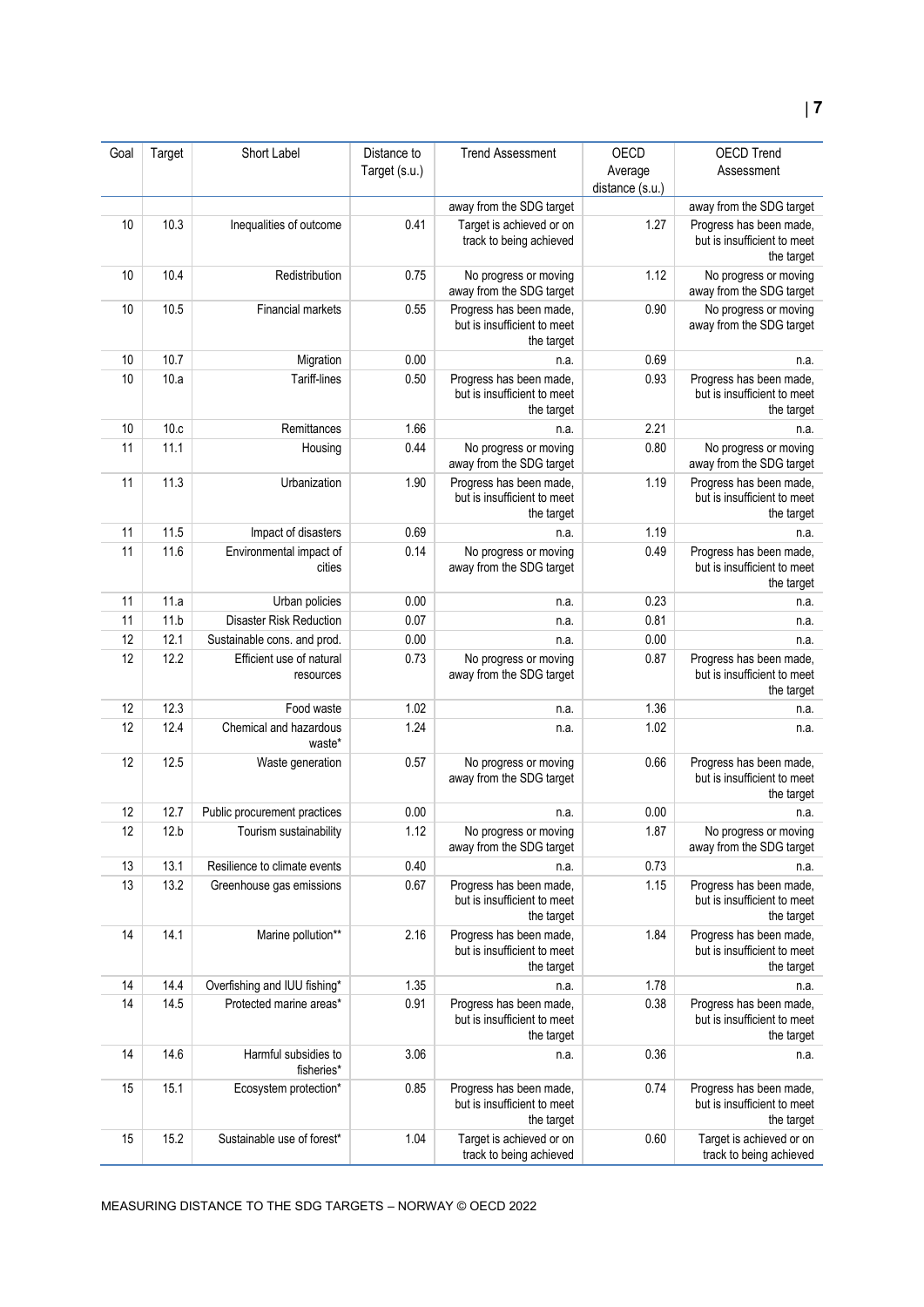| Goal | Target | Short Label                                                             | Distance to<br>Target (s.u.) | <b>Trend Assessment</b>                                              | <b>OECD</b><br>Average | <b>OECD Trend</b><br>Assessment                                      |
|------|--------|-------------------------------------------------------------------------|------------------------------|----------------------------------------------------------------------|------------------------|----------------------------------------------------------------------|
|      |        |                                                                         |                              |                                                                      | distance (s.u.)        |                                                                      |
| 15   | 15.4   | Mountain ecosystems                                                     | 0.91                         | Progress has been made,<br>but is insufficient to meet<br>the target | 0.73                   | Progress has been made,<br>but is insufficient to meet<br>the target |
| 15   | 15.5   | Threatened species*                                                     | 0.54                         | No progress or moving<br>away from the SDG target                    | 1.20                   | No progress or moving<br>away from the SDG target                    |
| 15   | 15.6   | Benefits from genetic<br>resources                                      | 0.00                         | n.a.                                                                 | 0.78                   | n.a.                                                                 |
| 15   | 15.8   | Invasive alien species*                                                 | 0.00                         | n.a.                                                                 | 0.30                   | n.a.                                                                 |
| 15   | 15.9   | National and local planning*                                            | 1.27                         | n.a.                                                                 | 0.54                   | n.a.                                                                 |
| 16   | 16.1   | Violence and related deaths                                             | 0.15                         | Progress has been made,<br>but is insufficient to meet<br>the target | 0.66                   | Progress has been made,<br>but is insufficient to meet<br>the target |
| 16   | 16.2   | Violence against children                                               | 3.10                         | No progress or moving<br>away from the SDG target                    | 0.65                   | No progress or moving<br>away from the SDG target                    |
| 16   | 16.3   | Rule of law                                                             | 1.25                         | No progress or moving<br>away from the SDG target                    | 2.33                   | No progress or moving<br>away from the SDG target                    |
| 16   | 16.6   | Accountable institutions                                                | 0.33                         | Progress has been made,<br>but is insufficient to meet<br>the target | 2.26                   | Progress has been made,<br>but is insufficient to meet<br>the target |
| 16   | 16.7   | Inclusive decision-making                                               | 1.50                         | n.a.                                                                 | 1.85                   | n.a.                                                                 |
| 16   | 16.9   | Legal identity for all                                                  | 0.00                         | n.a.                                                                 | 0.00                   | n.a.                                                                 |
| 16   | 16.10  | Access to information                                                   | $0.00\,$                     | n.a.                                                                 | 0.00                   | n.a.                                                                 |
| 16   | 16.a   | National institutions                                                   | $0.00\,$                     | Target is achieved or on<br>track to being achieved                  | 0.54                   | Target is achieved or on<br>track to being achieved                  |
| 17   | 17.2   | <b>Official Development</b><br>Assistance                               | 0.00                         | Target is achieved or on<br>track to being achieved                  | 0.94                   | Progress has been made,<br>but is insufficient to meet<br>the target |
| 17   | 17.10  | Multilateral trading system                                             | 0.61                         | No progress or moving<br>away from the SDG target                    | 0.45                   | Target is achieved or on<br>track to being achieved                  |
| 17   | 17.12  | Market access for least<br>developed countries                          | 0.06                         | No progress or moving<br>away from the SDG target                    | 0.72                   | No progress or moving<br>away from the SDG target                    |
| 17   | 17.15  | National leadership to<br>implement policies for<br>poverty eradication | 1.97                         | n.a.                                                                 | 2.32                   | n.a.                                                                 |
| 17   | 17.16  | Global Partnership for<br>Sustainable Development                       | 0.00                         | n.a.                                                                 | 0.89                   | n.a.                                                                 |
| 17   | 17.18  | Statistical capacity                                                    | 0.00                         | n.a.                                                                 | 0.09                   | n.a.                                                                 |
| 17   | 17.19  | Statistical capacity-building                                           | 0.00                         | n.a.                                                                 | 0.11                   | n.a.                                                                 |

Note: \* refers to targets with a 2020 deadline. \*\* refers to targets with a 2025 deadline. The OECD average is measured as the simple average across OECD countries with available data

Source: All data is taken and adapted from (UNDESA, 2021<sub>[1]</sub>), *SDG Global Database*[, https://unstats.un.org/sdgs/unsdg](https://unstats.un.org/sdgs/unsdg) and (OECD, 2021<sub>[2]</sub>), *OECD.Stat,* <https://stats.oecd.org/> (accessed on 29 October 2021).

## <span id="page-7-0"></span>**How to read this country profile**

The OECD report *The Short and Winding Road to 2030: Measuring Distance to the SDG Targets* evaluates the distance that OECD countries need to travel to meet SDG targets for which data are currently available. It also looks at whether countries have been moving towards or away from these targets, and how likely they are to meet their commitments by 2030, based on an analysis of recent trends and the observed volatility in the different indicators.

As most authors and international organisations, this report adopts a rather simple geometric growth model for assessing the direction and pace of recent changes in the context of the SDGs. Yet, instead of making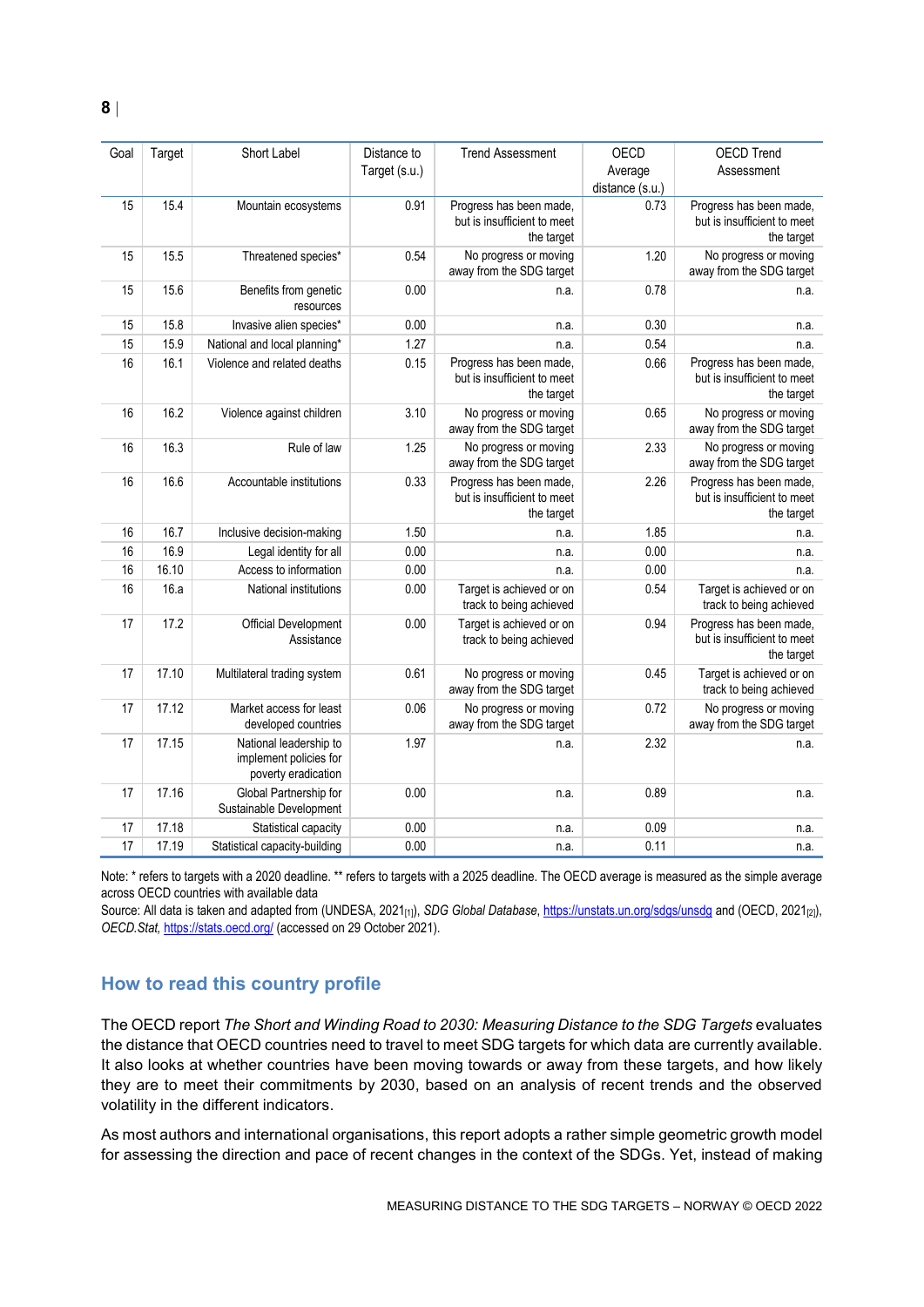direct estimates of the value of the indicator by 2030, it models the likelihood of achieving a specific level using Monte Carlo simulations.

While the report provides an overview of where OECD countries, taken as a whole, currently stand, country profiles provide details of the performance and data availability of individual OECD countries.

## *How to read the OECD SDG Wheel?*

Progress on SDGs requires a granular understanding of countries' strengths and weaknesses based on the consideration of the 169 targets of the 2030 Agenda. [Figure](#page-0-0) 1 shows both **current achievements** (in the inner circle; the longer the bar, the smaller the distance remaining to be travelled) **as well as whether OECD countries are on track** (or are at least making progress) to meet their commitments by 2030 (in the outer circle).

The length of each bar shows current level of achievement on each target. As detailed in the Methodological Annex, countries' distance to target is measured as the "standardised difference" between a country's current position and the target end-value. For each indicator, the standardised measurement unit (s.u.) is the standard deviation observed among OECD countries in the reference year (i.e. the year closest to 2015). Therefore, the longer the bar, the shorter the distance still to be travelled to reach the target by 2030. The colours of the bars applied to the various targets refer to the goals they pertain to.

The outer ring shows how OECD countries are performing over time and how likely they are to meet the different targets by 2030 based on the observed trends of the various indicators. It uses stoplight colours to classify the progress towards the target:

- green is used to indicate those countries that (based on the change in the different indicators over a recent period) should meet the target in 2030 just by maintaining their current pace of progress (i.e. more than 75% of (randomised) projections meet the target);
- yellow for those countries whose current pace of progress is insufficient to meet the target by 2030 (i.e. less than 75% of randomised projections meet the target, while the correlation coefficient between the indicator and the year is high and statistically significant, implying that a significant trend could be detected); and
- red for those countries whose recent changes have been stagnating or moving them further away from the target (i.e. less than 75% of randomised projections meet the target and the correlation coefficient between the indicator and the year is low or statistically insignificant, implying that no statistical trend could be identified).

## *How to read the Strength and Challenges sections?*

With the aim of helping its member countries in navigating the 2030 Agenda and in setting their own priorities for action, this report relies on a unique methodology for measuring the distance that OECD countries have to travel to achieve SDG targets. The identification of the main strengths and challenges proposed in this report relies on current performances only:

- A target is considered to be a strength when the distance to the target end-value is lower than 0.5 s.u. (i.e. the distance is deemed to be small) or when the country is closer to the target than the OECD average. For instance, while Korea's distance to Target 2.2 on malnutrition is 1.4 s.u. (i.e. classified as medium distance), the average OECD distance is 2.5 s.u. Therefore, Target 2.2 is categorised as being a strength for Korea.
- A target is considered to be a challenge when the distance to target is greater than 1.5 s.u. (i.e. distance is deemed to be long) or when the country is further away from the target than the OECD average. For instance, Estonia's distance to Target 4.2 on pre-primary education is 1.1 s.u. (i.e.